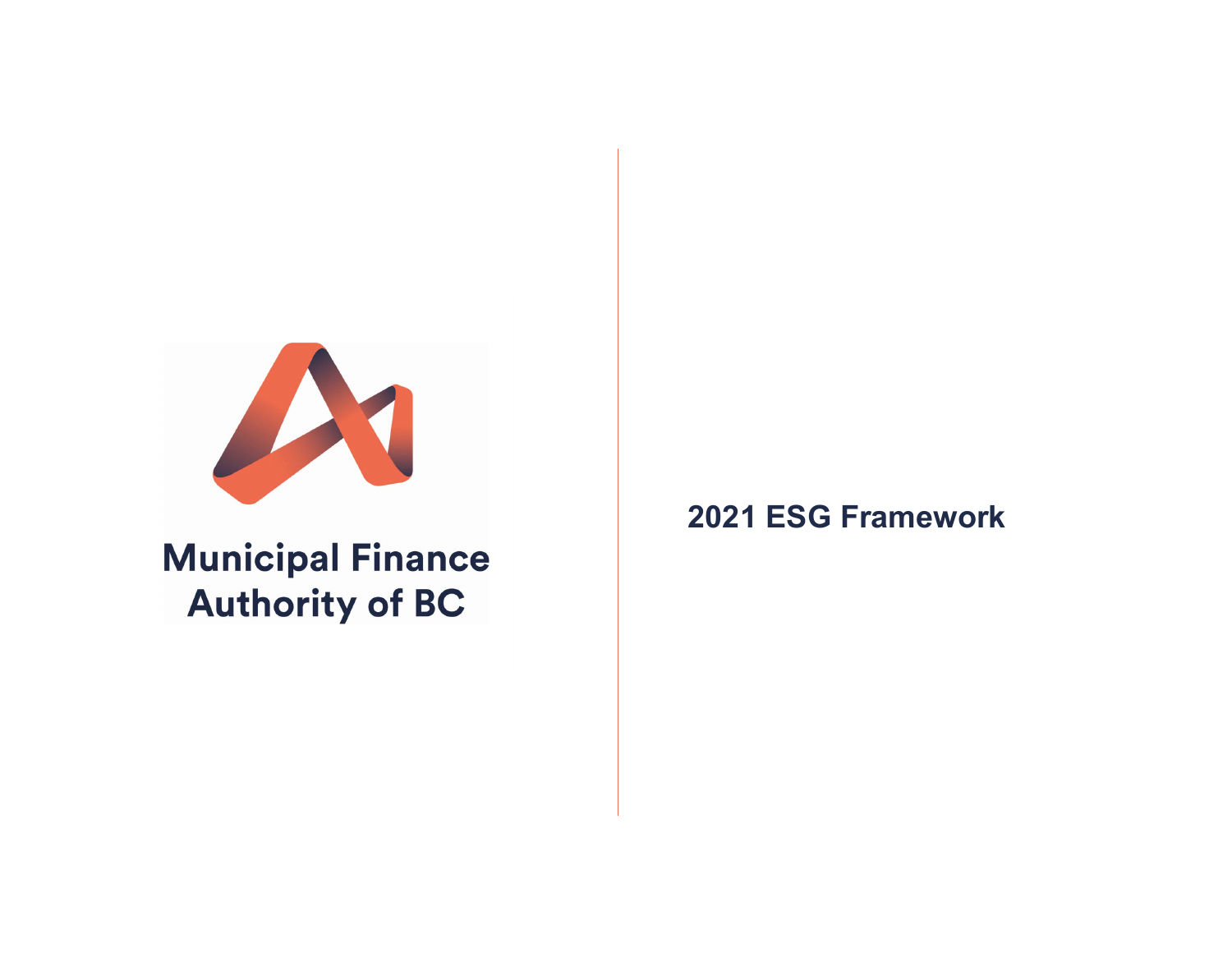

This presentation, including the accompanying slides and subsequent discussion, contains certain forward-looking information, forecasts, projections, goals and strategies (the "forwardlooking information") with respect to revenues, funding, expenses, the financial condition, and results of operations. This forward-looking information represents the Municipal Finance Authority of British Columbia's expectations or beliefs concerning future events and involves known and unknown risks and uncertainty that could cause actual results, performance or events to differ materially from those expressed or implied in such statements. This material is for information purposes only.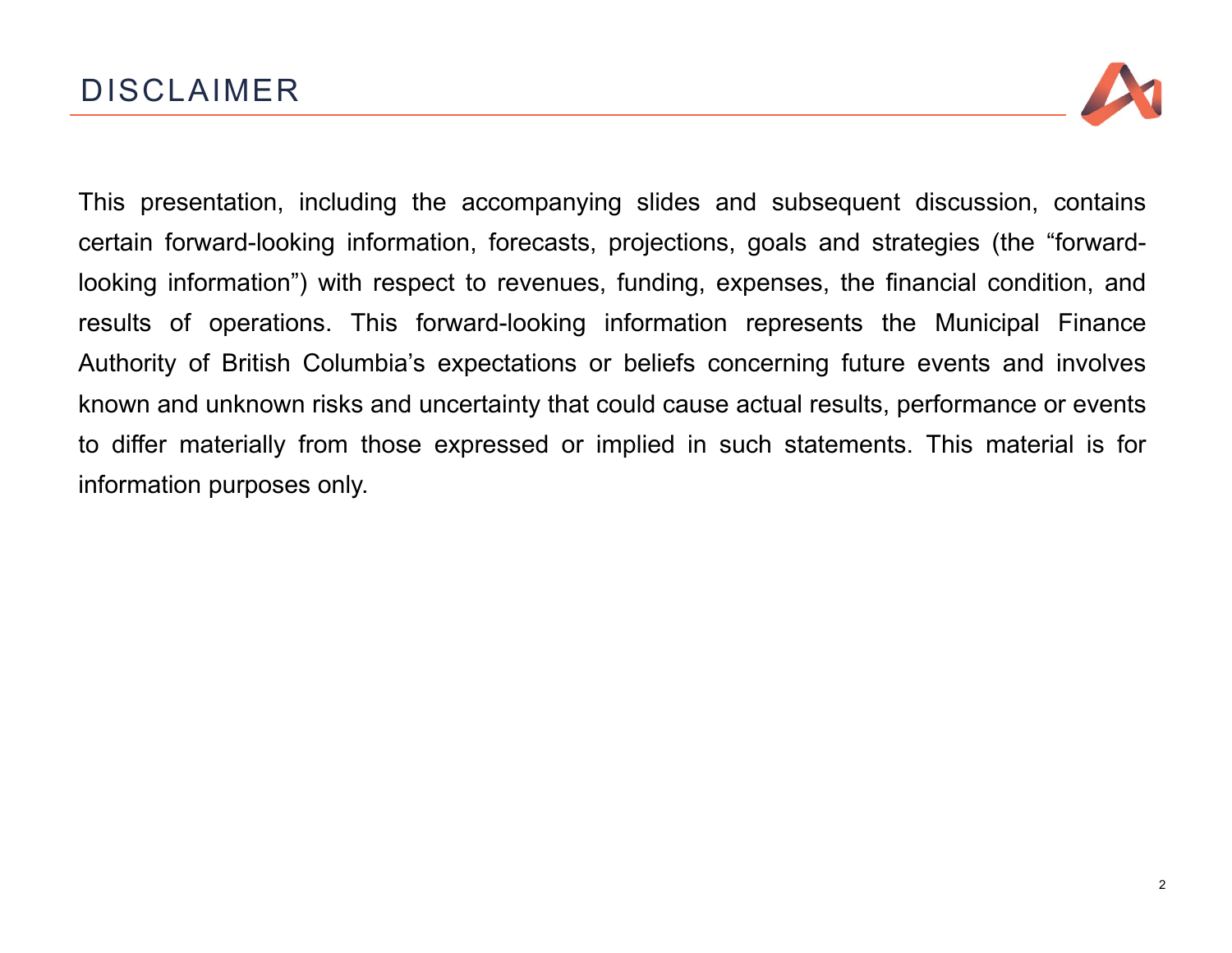# MFA'S ESG APPROACH



- $\bullet$  Since inception in 1970, MFA's main mandate of providing low-cost lending for local government capital projects has provided tremendous benefits to communities and citizens all across British Columbia
	- • MFA has recently committed to increasing its efforts on collecting, standardizing and disseminating more granular data on its lending activities to assist the investment community
- $\bullet$  MFA will now provide "Use of Proceeds" disclosure in conjunction with all future bond issues and in our annual report every year
	- • MFA's initial approach will be to map its use of proceeds to UN SDG's, Green Bond Principles and Social Bond Principles
	- • Management is committed to helping improve both local government and MFA's disclosures over time - in conjunction with expected improvements of global ESG reporting standards
- $\bullet$ • MFA currently has no intention of getting a third-party Sustainability<br>
Since the Contract of the Circuit Contract of the Contract of the Contract of the Contract of the Contract of certfication for our bonds. Given our unique model, and until ESG reporting methodologies and standards improve, our efforts will be focused on being a thought leader and promoter of the adoption of common and comparable ESG reporting data by our Members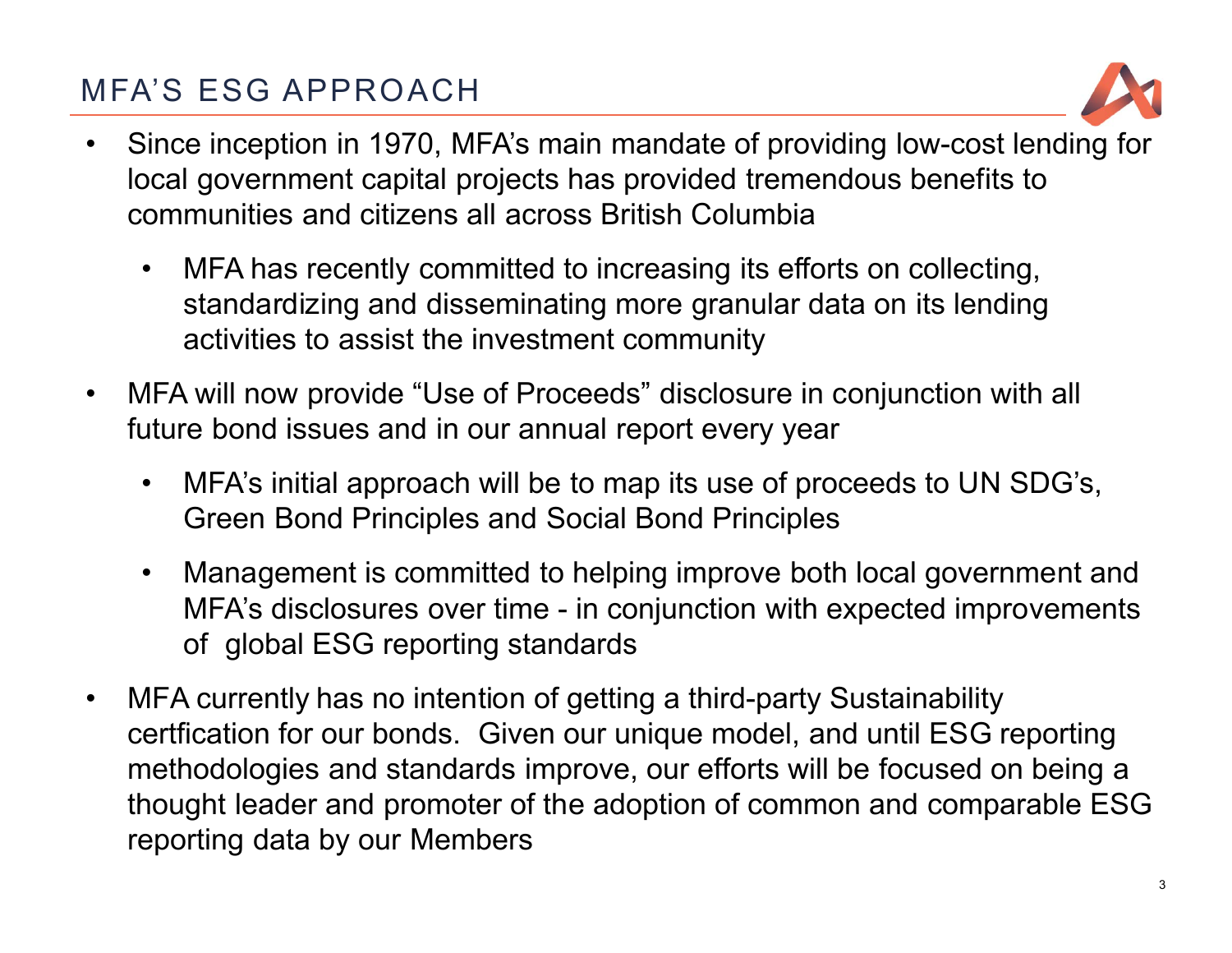# ESG FRAMEWORK



The MFA has developed an ESG mapping approach which endeavours to provide Environmental, Social, and Governance disclosure by which investors, bond market participants. and other interested stakeholders can better understand how proceeds from our funding program are used. While our bond issues are not certifed as such, we view all of our bond issues as being 'sustainable bonds', used to support and advance various ESG initiatives throughout the province.



Using our new ESG mapping approach, the MFA aims to provide stakeholders with insight into how the capital projects we fund align to not only specific UN Sustainable Development Goals but also recognized Green Bond Principles and Social Bond Principles. These principles have been used to help guide our project mapping approach but should not be construed as <sup>a</sup> formal framework where explicit impacts are measured at this time. We encourage stakeholders to reach out and dialogue with us as we take initial steps to improve our ESG approach in an effort to provide stakeholders with clearer information regarding our use of proceeds.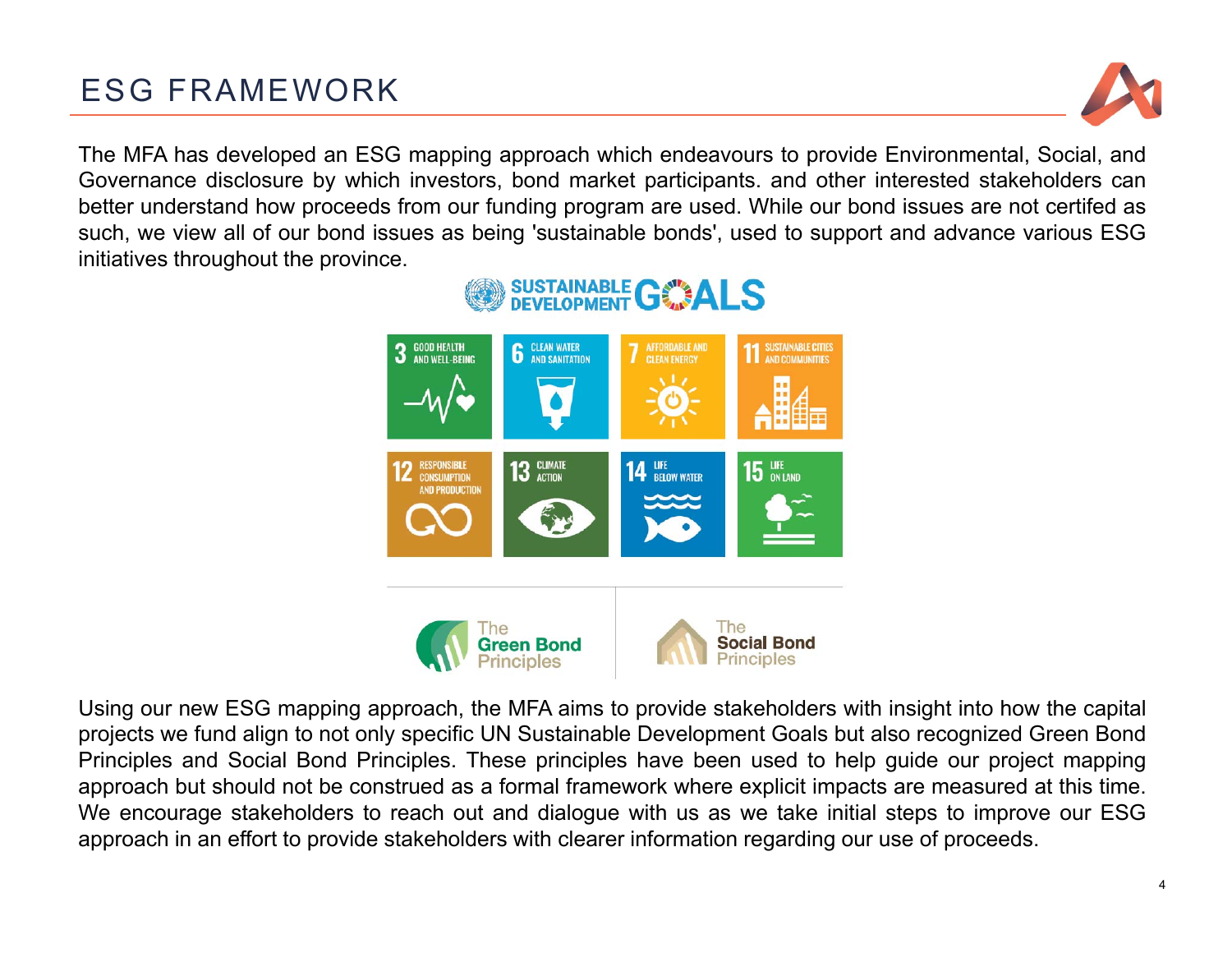## MFA MAPPING TOOL FOR ESG CRITERIA



|    | <b>UN SDG Alignment</b>                        | <b>Green Bond Principles</b>                                                | <b>Social Bond Principles</b>   | <b>MFA Purpose of Borrowing</b>        | <b>Project Examples In This Category</b>                                                                        |
|----|------------------------------------------------|-----------------------------------------------------------------------------|---------------------------------|----------------------------------------|-----------------------------------------------------------------------------------------------------------------|
|    | <b>GOOD HEALTH &amp; WELLBEING</b>             |                                                                             | Access to Essential Services    | Health/Social Services                 | Hospitals, hospital equipment, day cares                                                                        |
|    | <b>CLEAN WATER &amp; SANITATION</b>            | Sustainable Water & Wastewater Management                                   | Affordable Basic Infrastructure | Water                                  | Water treatment, distribution, storage, water metering                                                          |
|    |                                                | Sustainable Water & Wastewater Management                                   | Affordable Basic Infrastructure | Sewer/Drainage                         | Sewage treatment, distribution, storage, storm drainage systems,<br>dikes, flood protection                     |
|    | <b>AFFORDABLE &amp; CLEAN ENERGY</b>           | Energy Efficiency                                                           | Affordable Basic Infrastructure | Renewable Energy Systems               | Solar, hydro electric, heat recapture, energy efficiency retrofits                                              |
|    |                                                | Renewable Energy                                                            | Affordable Basic Infrastructure | Renewable Energy Systems               | Solar, hydro electric, heat recapture, energy efficiency retrofits                                              |
|    |                                                | Clean Transportation                                                        | Affordable Basic Infrastructure | Transportation/Transit                 | Airports, public transit, cycling and walking infrastructure                                                    |
|    |                                                |                                                                             | Affordable Basic Infrastructure | Roads                                  | Paving, new roads, road safety improvements, bridges, interchanges, street lighting                             |
|    | <b>SUSTAINABLE CITIES</b><br>& COMMUNITIES     | Green Buildings                                                             | Affordable Basic Infrastructure | Public Safety                          | Public safety buildings, fire halls, fire trucks                                                                |
|    |                                                | Green Buildings                                                             | Affordable Basic Infrastructure | Local Government Land & Buildings      | Land acquisition, City hall, pubic works buildings, animal shelters,<br>other Local Government owned facilities |
| 11 |                                                |                                                                             | Affordable Basic Infrastructure | <b>Communications Utilities</b>        | Fibre optic network, TV rebroadcasting, phone network                                                           |
|    |                                                | Green Buildings                                                             | Affordable Basic Infrastructure | Parks/Recreation/Culture               | Parkland, park improvements, recreational facilities, libraries, community halls,<br>theaters, museums          |
|    |                                                | Environmentally sustainable management<br>of natural resources and land use | Affordable Basic Infrastructure | Parks/Recreation/Culture               | Parkland, park improvements, recreational facilities, libraries, community halls,<br>theaters, museums          |
|    |                                                |                                                                             | Affordable Basic Infrastructure | Other                                  | Cemetery improvements, cruise ship dock                                                                         |
|    |                                                | Green Buildings                                                             | Affordable Housing              | Affordable Housing                     | Social/supportive housing                                                                                       |
| 12 | <b>RESPONSIBLE CONSUMPTION</b><br>& PRODUCTION | Pollution Prevention & Control                                              |                                 | Solid Waste Management/Recycling       | Landfills, landfill closure, recycling facilities, composting facilities,<br>vehicles for these purposes        |
| 13 | <b>CLIMATE ACTION</b>                          | Climate Change Adaptation                                                   | $\overline{\phantom{a}}$        | Environmental Conservation/Remediation | Brownfield remediation, habitat restoration                                                                     |
|    | <b>LIFE BELOW WATER</b>                        | Terrestrial & Aquatic Biodiversity Conservation                             |                                 | Environmental Conservation/Remediation | Brownfield remediation, habitat restoration                                                                     |
| 15 | <b>LIFE ON LAND</b>                            | Terrestrial & Aquatic Biodiversity Conservation -                           |                                 | Environmental Conservation/Remediation | Brownfield remediation, habitat restoration                                                                     |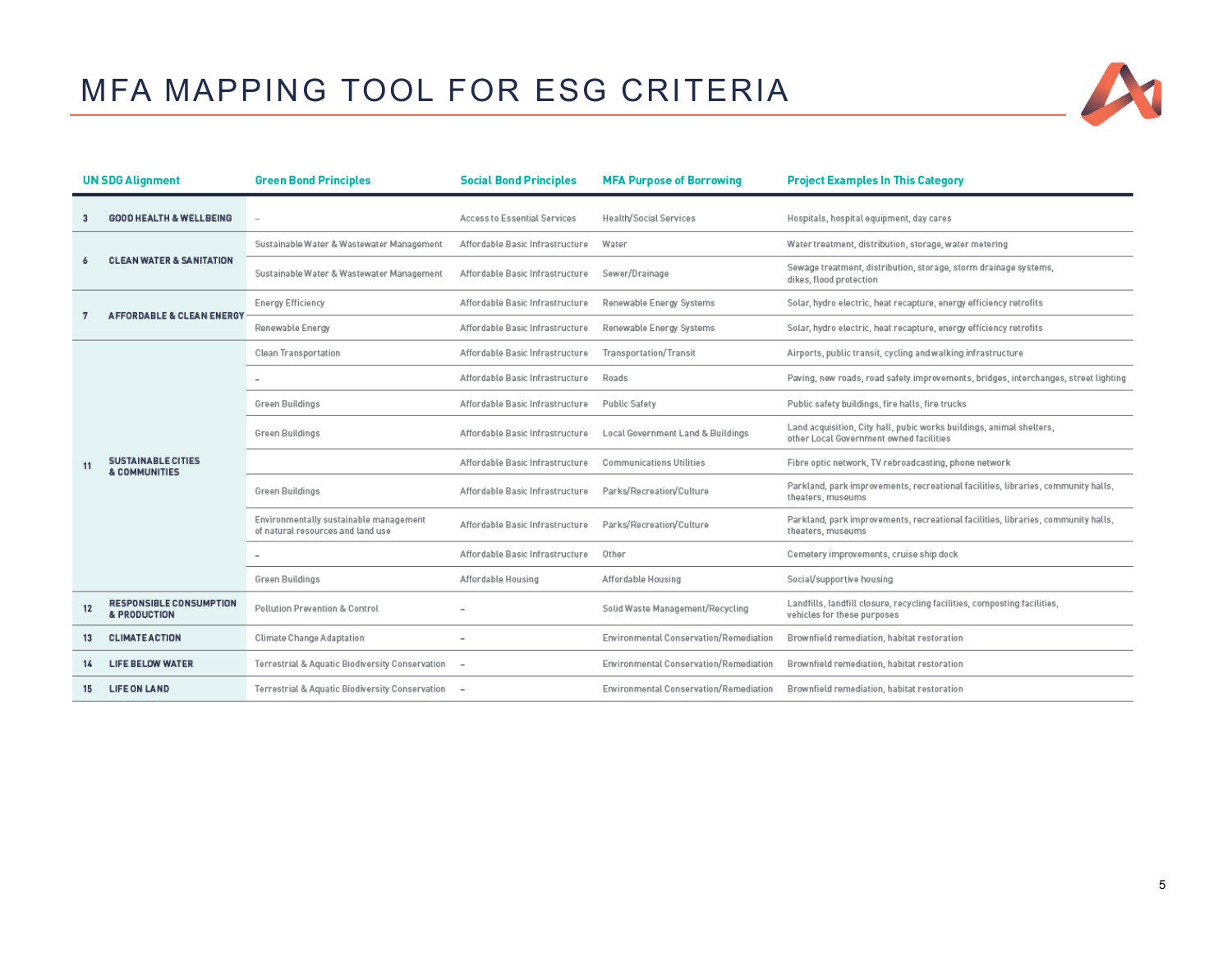# TOTAL 2020 DEBT ISSUANCE BY UNSDG

### **Total 2020 Debt Issuance by UN Sustainable Development Goal**



#### 2020 New Financing by UN SDG

| 3 - Good Health & Wellbeing               | \$<br>79,741,155    |
|-------------------------------------------|---------------------|
| 6 - Clean Water & Sanitation              | 317,663,574         |
| 11 - Sustainable Cities & Communities     | 117,247,525         |
| 12 - Responsible Consumption & Production | 15,921,809          |
| 14 - Life Below Water                     | 4,425,937           |
|                                           | \$<br>535,000,000   |
| 2020 Refinancings by UN SDG               |                     |
| 3 - Good Health & Wellbeing               | \$<br>179,081,036   |
| 6 - Clean Water & Sanitation              | 194,361,618         |
| 11 - Sustainable Cities & Communities     | 107,797,032         |
| 12 - Responsible Consumption & Production | 3,760,314           |
|                                           | \$<br>485,000,000   |
| <b>Total 2020 Financings By UN SDG</b>    |                     |
| 3 - Good Health & Wellbeing               | \$<br>258,822,191   |
| 6 - Clean Water & Sanitation              | 512,025,192         |
| 11 - Sustainable Cities & Communities     | 225,044,557         |
| 12 - Responsible Consumption & Production | 19,682,123          |
| 14 - Life Below Water                     | 4,425,937           |
|                                           | \$<br>1,020,000,000 |
|                                           |                     |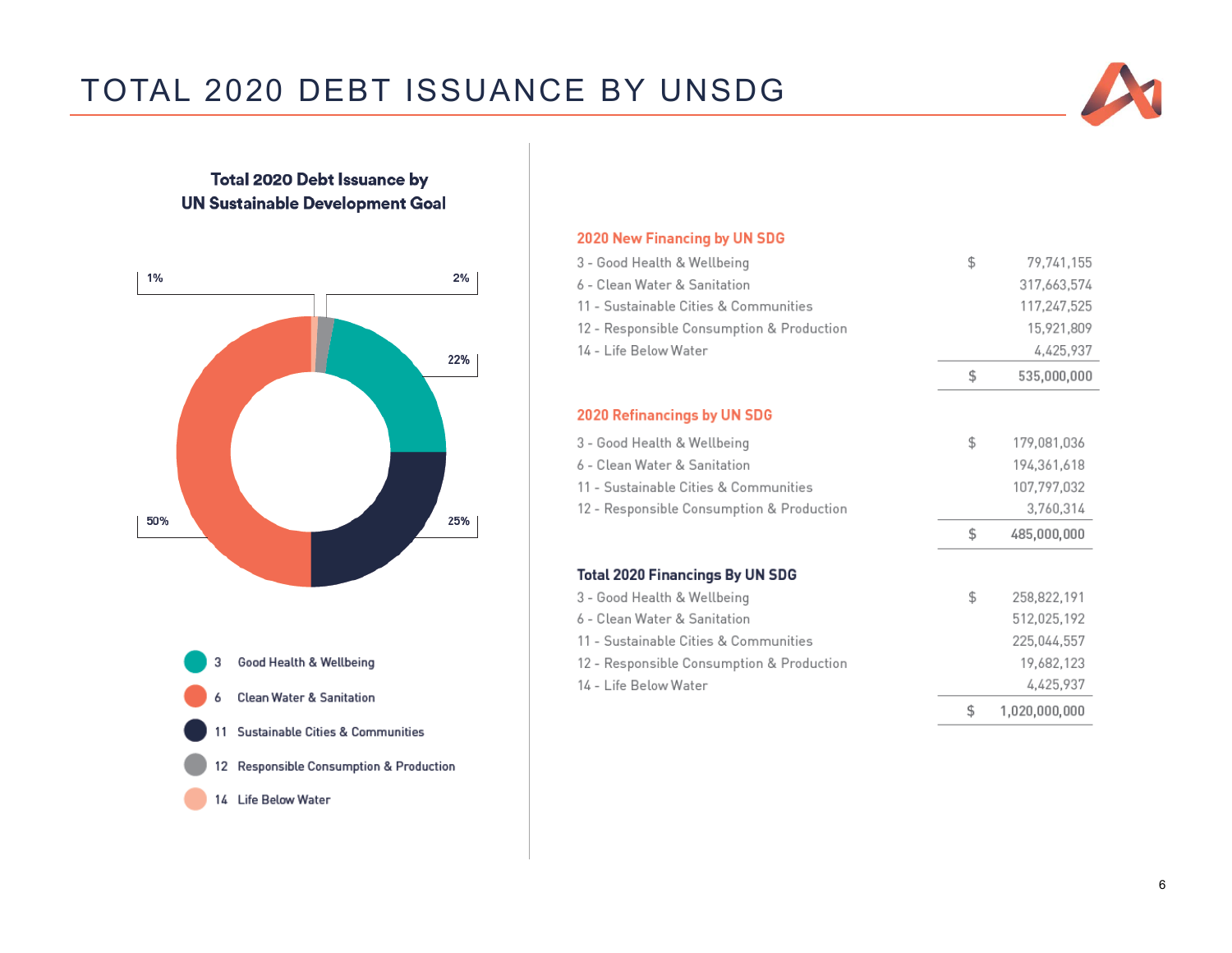### TOTAL 2020 DEBT ISSUANCE BY PURPOSE





### **Total 2020 Debt Issuance by Borrowing Purpose**

|                                        | 2020<br><b>New Financings</b><br>by Borrowing<br><b>Purpose</b> | 2020<br><b>Refinancings</b><br>by Borrowing<br><b>Purpose</b> | <b>Total 2020</b><br>Debt Issuance<br>by Borrowing<br><b>Purpose</b> |
|----------------------------------------|-----------------------------------------------------------------|---------------------------------------------------------------|----------------------------------------------------------------------|
| Environmental Conservation/Remediation | \$<br>4,425,936                                                 | \$                                                            | \$<br>4,425,936                                                      |
| Health/Social Services                 | 79,741,154                                                      | 179,081,036                                                   | 258,822,190                                                          |
| Local Government Land & Buildings      | 95,736,179                                                      | 8,768,313                                                     | 104,504,492                                                          |
| Other                                  |                                                                 | 5,000,000                                                     | 5,000,000                                                            |
| Parks/Recreation/Culture               | 4,854,198                                                       | 60,909,801                                                    | 65,763,999                                                           |
| <b>Public Safety</b>                   | 7,974,058                                                       | 12,157,621                                                    | 20,131,679                                                           |
| Roads                                  | 7,842,660                                                       | 11,523,888                                                    | 19,366,548                                                           |
| Sewer/Drainage                         | 228,043,923                                                     | 45,675,687                                                    | 273,719,610                                                          |
| Solid Waste Management/Recycling       | 15,921,809                                                      | 3,760,314                                                     | 19,682,123                                                           |
| Transportation/Transit                 | 840,431                                                         | 9,437,409                                                     | 10,277,840                                                           |
| Water                                  | 89,619,652                                                      | 148,685,931                                                   | 238,305,583                                                          |
|                                        | \$<br>535,000,000                                               | \$<br>485,000,000                                             | \$<br>1,020,000,000                                                  |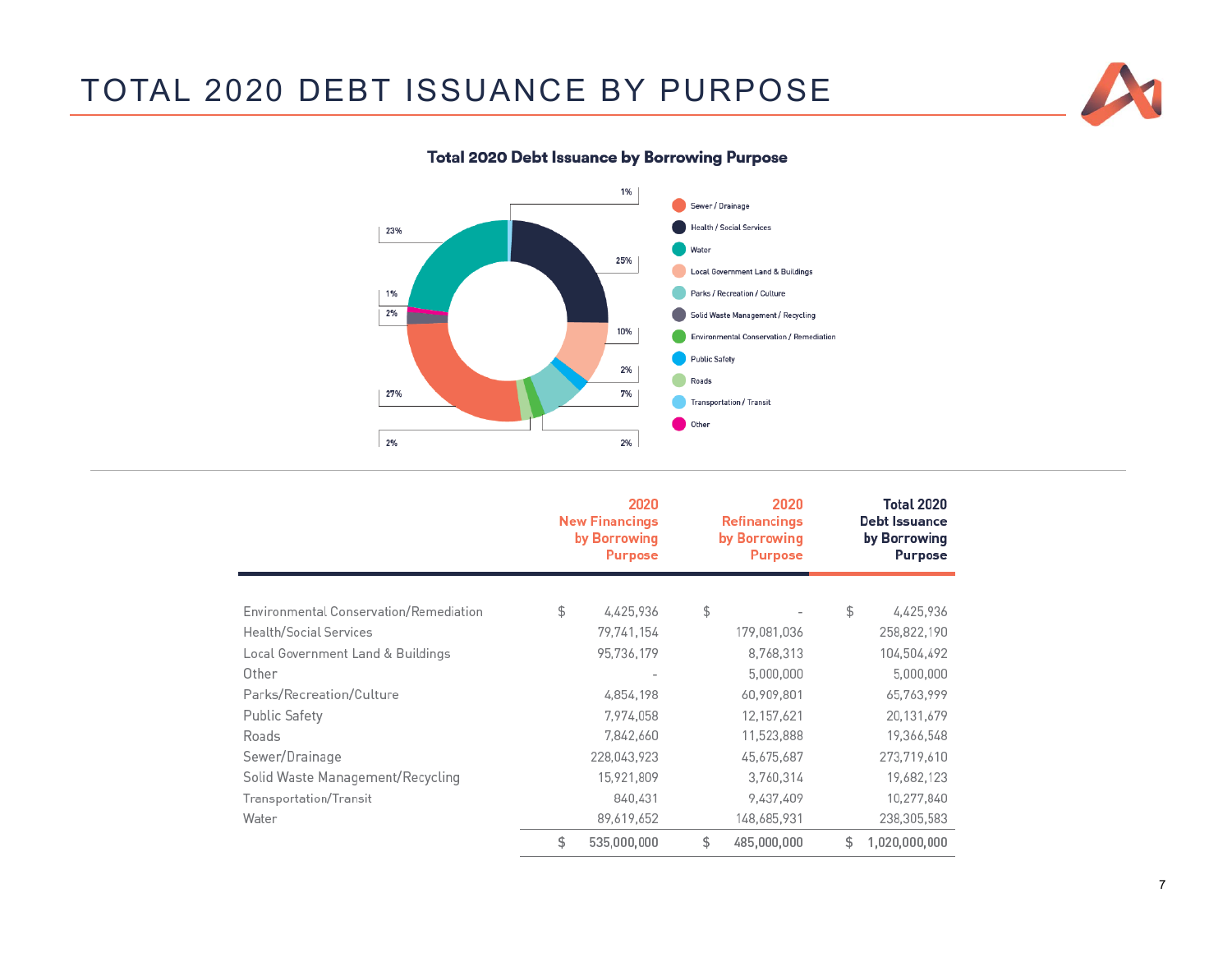

| Long-Term Ratings |            |                |                |  |  |
|-------------------|------------|----------------|----------------|--|--|
| Agency            | Rating     | <b>Outlook</b> | Date           |  |  |
| S&P               | <b>AAA</b> | <b>Stable</b>  | May 15, 2020   |  |  |
| Moody's           | Aaa        | <b>Stable</b>  | Feb 2, 2021    |  |  |
| <b>Fitch</b>      | <b>AAA</b> | <b>Stable</b>  | April 26, 2021 |  |  |

| <b>Short-Term Ratings</b> |        |                |              |  |  |
|---------------------------|--------|----------------|--------------|--|--|
| Agency                    | Rating | <b>Outlook</b> | Date         |  |  |
| S&P                       | $A-1+$ | <b>Stable</b>  | May 15, 2020 |  |  |
| Moody's                   | $P-1$  | <b>Stable</b>  | Feb 2, 2021  |  |  |